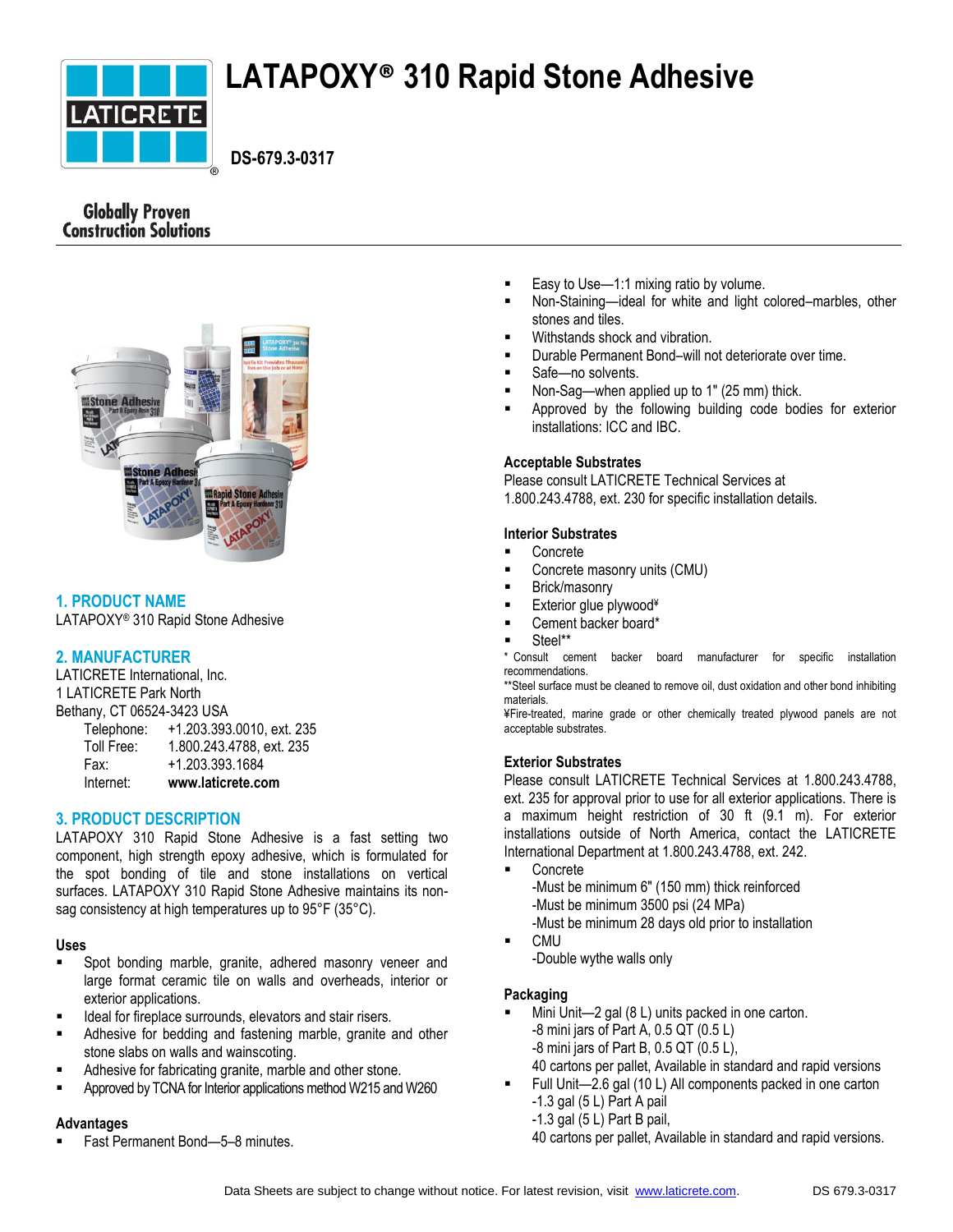- Commercial Unit—2.6 gal (10 L) each Part A and Part B pails
- Cartridge Packs—2.3 gal (9 L) For use in LATAPOXY 310 Cordless Mixer:

-15 x 20oz (600 mL) cartridge packs of Part A and Part B per carton, 27 cartons per pallet. Available in standard and rapid version.

### **Cartridge Pack Coverage**

One carton (15 cartridges) will yield approximately 150 ft2 (14 m2) with 1/4" (6 mm) thick dabs, or 300 ft2 (27 m2) with 1/8" (3 mm) thick dabs when covering 10% of the veneer surface.

### **Coverage**

The coverage for LATAPOXY® 310 Rapid Stone Adhesive will vary depending upon the amount of product required to plumb the wall. The chart below is based on 10% coverage of the area of each tile or stone piece:

| Average Inches Out of<br>Plumb | LATAPOXY <sup>®</sup> 310<br><b>Thickness</b> | Approx. Coverage/ 10 Liter<br>Unit              |
|--------------------------------|-----------------------------------------------|-------------------------------------------------|
| Plumb Wall                     | 1/8" Thick (3 mm)                             | 300-325 ft <sup>2</sup> (27-30 m <sup>2</sup> ) |
| $1/4$ " (6 mm)                 | 1/4" Thick (6 mm)                             | 150-170 ft <sup>2</sup> (14-16 m <sup>2</sup> ) |
| $1/2$ " (12 mm)                | 1/2" Thick (12 mm)                            | 75-80 ft <sup>2</sup> (7-7.5 m <sup>2</sup> )   |

### **Shelf Life**

Factory sealed containers of this product are guaranteed to be of first quality for two (2) years if stored at >32°F (0°C) to <110°F (43°C).

### **Limitations**

- Surface temperature for application: 50°F (10°C)–95°F (35°C).
- For veneer installations using this product, consult local building code requirements regarding limitations and installation system specifications.
- Sandstone, slate and fissile stones are not recommended veneers and should not be used with LATAPOXY 310 Rapid Stone Adhesive. These stones and other porous stones may delaminate or break apart due to the nature of their porous and layered composition.
- **Note:** Surfaces must be structurally sound, stable and rigid enough to support ceramic/stone tile, thin brick and similar finishes. Substrate deflection under all live, dead and impact loads, including concentrated loads, must not exceed L/360 for thin bed ceramic tile/brick installations or, L/480 for thin bed stone installations or L/600 for exterior veneers where L=span length (except where local building codes specify more stringent deflection requirements)
- DO NOT bond to particle board, luan, fire-retardant plywood, marine grade plywood, Masonite®, any chemically treated plywood or hardwood surfaces.

# **Cautions**

Consult MSDS for more safety information.

- Keep out of reach of children.
- LATAPOXY 310 Rapid Stone Adhesive has a slight, non-hazardous odor.
- During cold weather, protect finished work from traffic until fully cured.
- LATAPOXY 310 Rapid Stone Adhesive Part A is corrosive to eyes and skin before curing. Avoid contact with eyes or

prolonged contact with skin. In case of contact, flush thoroughly with water.

Consult local building code for requirements.

# **4. TECHNICAL DATA**

# **Physical Properties**

| <b>Test</b>                                    | <b>Test Method</b>          | <b>Results</b>                               | <b>Specification</b>             |
|------------------------------------------------|-----------------------------|----------------------------------------------|----------------------------------|
| 14 day Marble to<br>Concrete Shear<br>Strength | ANSI A118.3 5.5^            | $>950$ psi<br>(6.5 MPa) <sup>^^</sup>        | N/A                              |
| <b>Compressive Strength</b>                    | ANSI A118.3 5.6             | 8900-9400 psi<br>$(61.4 - 64.8 \text{ MPa})$ | $>3500$ psi<br>(24.1 MPa)        |
| <b>Tensile Strength</b>                        | ANSI A118.3 5.7             | 1300-2000 psi<br>$(9-13.7 MPa)$              | >1000 psi<br>$(6.9 \text{ MPa})$ |
| <b>Thermal Shock</b>                           | <b>ANSI A118.3</b><br>58^^^ | 1100-1600 psi<br>$(7.6 - 11 \text{ MPa})$    | $>500$ psi<br>(3.45 MPa)         |

Data From TCA-179-01

^ modified ^^ tile failure

^^^ modified to use porcelain tile

| <b>Test</b>                                                           | <b>Test Method</b>   | ISO 13007-1 R2<br><b>Specification</b>                                        | <b>Results</b>                              |
|-----------------------------------------------------------------------|----------------------|-------------------------------------------------------------------------------|---------------------------------------------|
| 7 day cure shear<br>adhesive strength                                 | ISO 13007-2<br>434   | 2 MPa (290 psi)                                                               | 18 - 33 MPa<br>(2610-4785<br>psi)           |
| 7 day cure 21 day water<br>immersion shear<br>adhesive strength       | ISO 13007-2<br>4.3.5 | 2 MPa (290 psi)                                                               | 14-34 MPa<br>(2030-4930<br>psi)             |
| 7 day cure 4 100°C<br>boiling water cycles<br>shear adhesive strength | ISO 13007-2<br>4.3.8 | 2 MPa (290 psi)                                                               | 22-36 MPa<br>(3190-5220<br>psi)             |
| Open time after 20<br>minutes                                         | ISO 13007-2<br>41    | 0.5 MPa (73 psi)                                                              | 2.8-3.8 MPa<br>$(406 - 551 \text{ psi})$    |
| Slip                                                                  | ISO 13007-2<br>42    | Less than or equal to<br>$0.5$ mm $(0.02$ in)                                 | $0.1 - 0.3$ mm<br>$(0.0039 - 0.012)$<br>in) |
| Transverse deformation                                                | ISO 13007-2<br>4.5   | Greater than or<br>equal to 2.5 mm (0.1)<br>in) and less than 5<br>mm(0.2 in) | $3.2 - 3.6$ mm<br>$(0.13 - 0.14$ in.)       |

# **5. INSTALLATION**

### **Preparation**

Before using, store resins at room temperature >70°F (>21°C) for 24 hours to ensure ease of mixing. All surfaces must be sound, clean, free of oil, waxes, frost, curing agents, form release agents or other bond inhibiting contaminants. All substrates must be clean and dry when applying LATAPOXY 310 Rapid Stone Adhesive. Expansion joints shall be provided through the tile work from all construction or expansion joints in the substrate. Follow ANSI specification AN–3.8 "Requirements for Expansion Joints" or TCA Detail EJ171—Current Year "Expansion Joints". **DO NOT** cover expansion joints with mortar. Finished veneers equipped with any type of resin, mesh, epoxy or fiberglass backing must be ground in those areas to receive LATAPOXY 310 Rapid Stone Adhesive.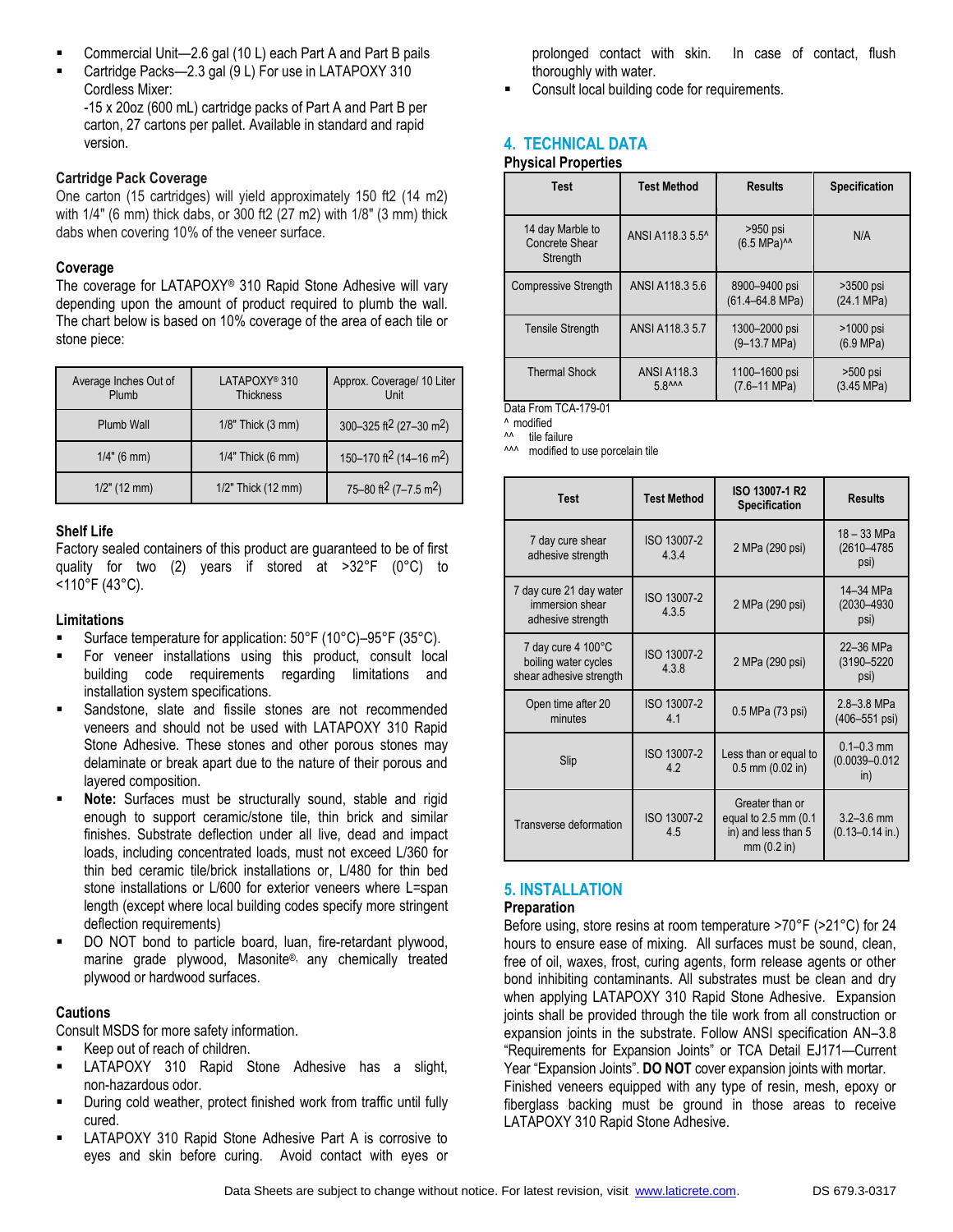Clean and grind back of stone in areas to receive the LATAPOXY® 310 Rapid Stone Adhesive spots using a mechanical wheel grinder with a diamond wheel/blade. Remove dust with a stiff brush and wipe entire surface. Using a damp sponge (not wet), wipe the tile or stone to remove any particles or remaining dust to ensure a clean direct bond and that all ground material is removed. Wipe dry with a clean cloth, then apply LATAPOXY 310 Rapid Stone Adhesive.

# **Recommended Guidelines for Spot Bonding Stone:**

(Please consult your Local Code for actual code compliance)

- 1. Interior Stone Tile Applications
	- Thickness units shall not exceed 2" (50mm).
	- Module Weight 20 lb/ft2 (73 kg/m2) unless otherwise approved by project engineer.
- 2. Exterior Porcelain Tile (applications)
	- Thickness units shall not exceed 5/8" (16mm).
	- Facial Dimensions maximum of 432 in2 (0.28m2) and no greater than 24" (610mm) along any edge or dimension.
	- Module Weight 9 lb/ft2 (44.2 kg/m2) unless otherwise approved by project engineer.
- 3. Exterior Stone Applications
	- Thickness units shall not exceed 2" (50mm)
	- **Facial Dimensions** maximum of 720 in<sup>2</sup> (0.46m<sub>2</sub>) and no greater than 36" (915mm) along any edge or dimension.
	- $\blacksquare$  Module Weight 15 lb/ft<sup>2</sup> (73 km/m<sup>2</sup>) unless otherwise approved by project engineer.
	- Height No more than 30 ft (9.1 m)

*Note: Always check with the tile or stone manufacturer to make sure the tile or stone is suitable for wall installations*.

### **Mixing**

Combine equal volumes of LATAPOXY 310 Rapid Stone Adhesive Part A and Part B (1:1 mix ratio by volume). Mix until uniform in color; no swirls. Mix only as much as can be used in 3–5 minutes. Small quantities can be mixed with a putty knife or margin trowel. Cartridge packs are designed for use only with the LATAPOXY 310 Cordless Mixer and must be at least 65°F (18°C) for proper mixing and dispensing.

### **Application**

Apply dabs evenly distributed on back of the stone or tile; 5 dabs minimum, 1 in each corner and 1 in center. Cover at least 10% of the area of each piece. Finished dab thickness must be a minimum of 1/8" (3 mm) and a maximum of 1" (25 mm).

Approximate dab diameter required to achieve 10% coverage with 5 dabs:

| Tile Size                     | Dab Diameter |
|-------------------------------|--------------|
| $12"$ x 12" (300 mm x 300 mm) | 2" (50 mm)   |
| 24" x 24" (600 mm x 600 mm)   | 4" (100 mm)  |
| 36" x 36" (900 mm x 900 mm)   | 6" (150 mm)  |

After installation of LATAPOXY 310 Rapid Stone Adhesive onto the back of the veneer, install onto substrate and adjust for plumb and level.

### **Joint Treatment**

*Exterior applications*—Use LATASIL™ to treat all joints for all exterior applications. Refer to DS 6200.1 for further instructions.

*Interior applications*—The following LATICRETE® products may be used for joint treatment on interior applications:

- SPECTRALOCK® PRO Premium Grout
	- United States Invention Patent No.: 6881768 (and other Patents)
- SPECTRALOCK PRO Premium Grout
- PERMACOLOR®Grout
- PERMACOLOR Select
- 1500 Sanded Grout or 1600 Unsanded Grout mixed with 1776 Grout Enhancer
- LATASIL

Test area to ensure proper filling as narrow veneers and wider gaps behind the veneer may not allow for joint filling with an epoxy or cement grout.

*Note: Control, expansion or other movement of joints must be treated with a flexible sealant.*

# **6. AVAILABILITY AND COST**

#### **Availability**

LATICRETE and LATAPOXY materials are available worldwide.

# **For Distributor Information, call:**

Toll Free: 1.800.243.4788

Telephone: +1.203.393.0010 For on-line Distributor information, visit LATICRETE at **www.laticrete.com.**

and Canada)

# **Cost**

Contact a LATICRETE Distributor in your area.

### **7. WARRANTY**

See 10. FILING SYSTEM DS 230.13: LATICRETE Product Warranty (United States

A component of:

DS 025.0APD: LATICRETE 25 Year Tile & Stone System Warranty (United States and Canada) DS 025.0SPD: LATICRETE 25 Year System Warranty –MVIS (United States and Canada)

### **8. MAINTENANCE**

LATICRETE and LATAPOXY grouts require routine cleaning with a neutral pH soap and water. All other LATICRETE and LATAPOXY materials require no maintenance but installation performance and durability may depend on properly maintaining products supplied by other manufacturers.

All stone and tile should be maintained and sealed with LATICRETE STONETECH® professional products as appropriate for the specific tile/stone and installation situation.

### **9. TECHNICAL SERVICES**

#### **Technical Assistance**

Information is available by calling the LATICRETE Technical Service Hotline (hours 8:00 AM to 5:30 PM EST):

| Toll Free: | 1.800.243.4788, ext. 235  |
|------------|---------------------------|
| Telephone: | +1.203.393.0010. ext. 235 |
| Fax:       | +1.203.393.1948           |

#### **Technical and Safety Literature**

To acquire technical and safety literature, please visit our website at **www.laticrete.com.**